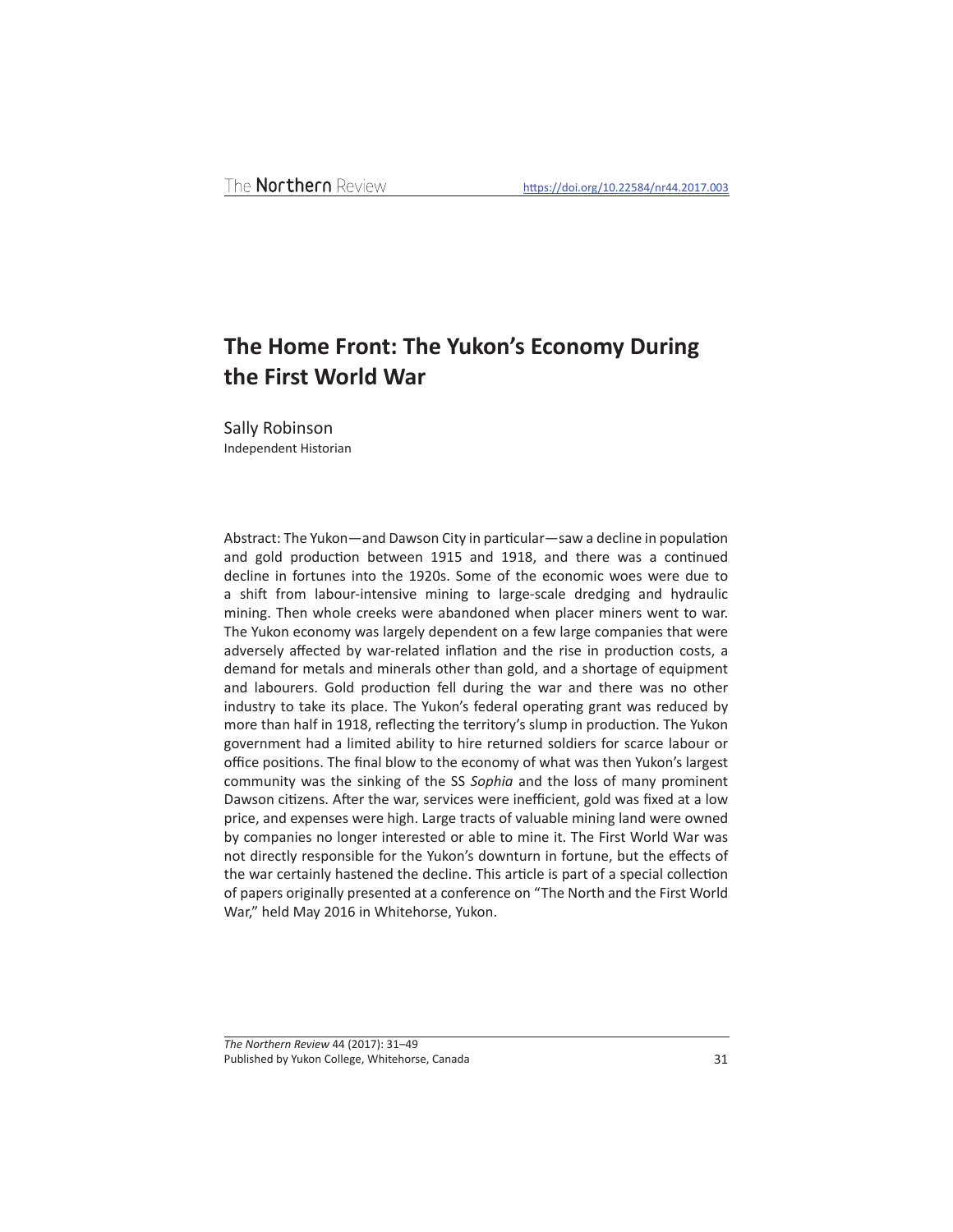Yukon's economy is based on mining with help from tourism, and this was also true during the First World War. There is a difference in that today's resource extraction is not wholly based on gold placer mining, as it was between 1914 and 1918. Mining is a cyclical industry with its health depending on the price of commodities—which often reflect the stability of international politics and policies. Yukon's economic and political prospects went from full speed ahead in 1914 to an almost full stop in 1918. The question is how much of that downswing in fortune was due to the natural cycle, and how much was due to the effects of the First World War?

We can start with the certainty that there was no planning or foresight for economic diversification in the Yukon before the war. To be fair, although the Yukon Territorial Council had elected members, council decisions could be vetoed by the Yukon Commissioner who answered to the federal minister of the interior. Advice from the federal government remained the same from the start of the Klondike Gold Rush in 1898—get in, get what you can fast, and then get out. The main action from Ottawa was to support capitalized mining—that was seen as the future of the Yukon. Twelve-year hydraulic leases, of one to five miles (1.6 to 8 km) in length and one mile (1.6 km) deep, were granted to successful applicants who wanted to pursue large-scale mining. The most generous grant was given in 1901 to the British mining entrepreneur A.N.C. Treadgold, who already had a stock of unclaimed land and lapsed claims purchased for his British backers.<sup>1</sup>

By 1914, large-scale dredging and hydraulic mining dominated the scene in the Klondike. Scores of men were still quietly working individual claims throughout central and southern Yukon, but they were not big employers. The prevailing impression was that individual mining would soon be a thing of the past, and that most of the rich ground was either possessed by large companies or at least bonded to them.<sup>2</sup>

Yukon gold production had increased in 1908, the first time since 1900, and it rose slowly and steadily from 1908 to 1914.<sup>3</sup> The year 1913 saw peak gold production by Yukon dredges, when the Yukon Gold Company and Canadian Klondyke Mining Company together mined about nine tons.4 There were thirteen dredges working in the Yukon, including Canadian Klondyke's four and Yukon Gold's seven. The big companies operated with American and British capital. The Guggenheims, an American family known for their global success in mining and smelting, had invested \$12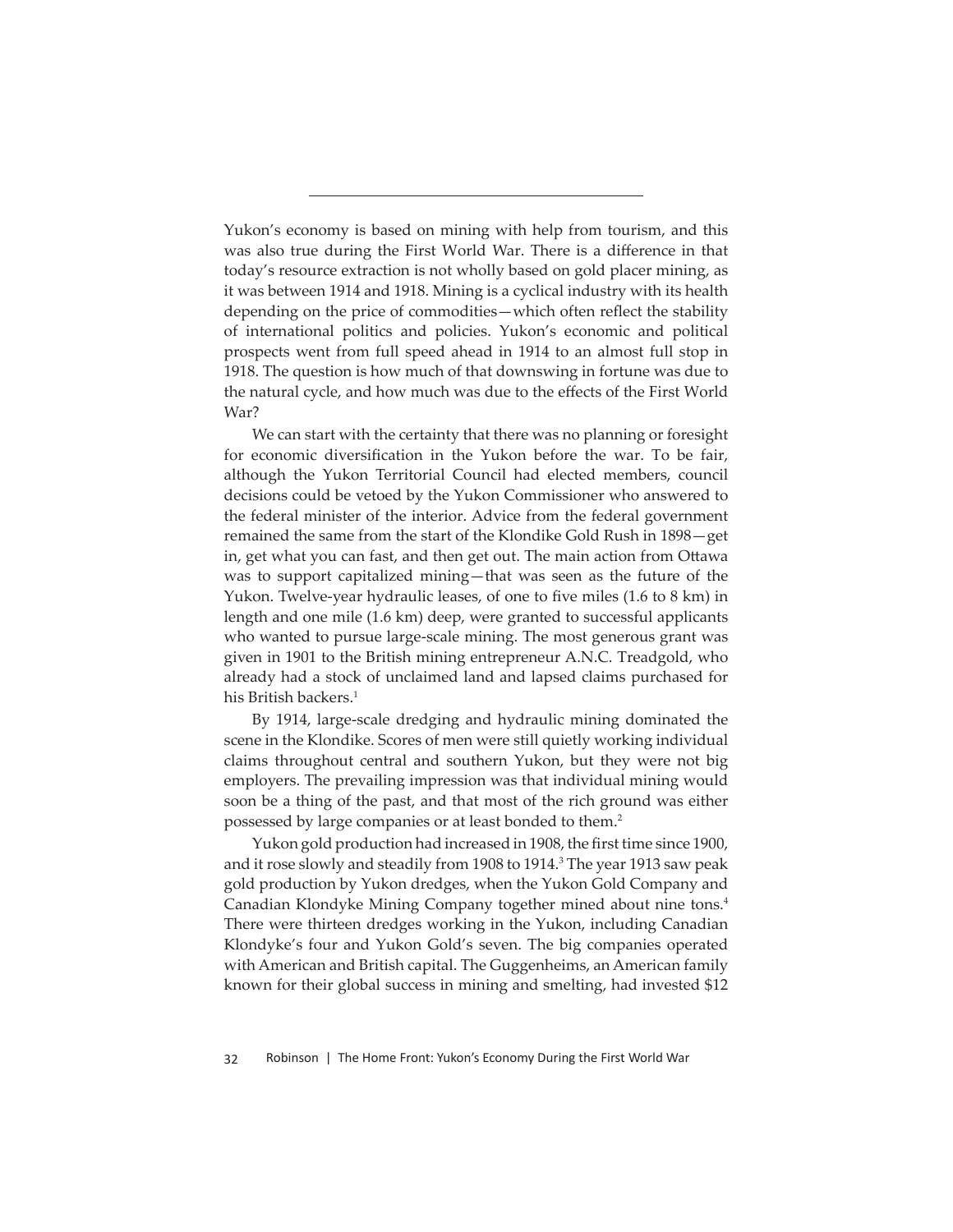million in the Yukon Gold Company by 1908.<sup>5</sup> Joe Boyle's Canadian Klondyke dredging company was initially backed by the Rothschilds, a family of international financiers; it became a complicated labyrinth of agreements that often landed Boyle in the courts. Yukon Gold and Canadian Klondyke were public companies—and they were the largest operations in the Klondike. By 1914 they each had about sixty skilled mechanics in their machine shops. Yukon Gold was yearly employing a total average of 700 men, and Canadian Klondyke was hiring about 150.<sup>6</sup>

At the beginning of the war, large-scale mining had increased gold production, but it was not sustaining the economy as the gold rush labour-intensive mining had done.<sup>7</sup> Small placer operations, sometimes with only the owner and a few workers, were mostly located in goldfields and mining camps outside the hub of Bonanza and Eldorado creeks. Older mining camps and proven creeks in the Fortymile and Sixtymile drainages nearer the Alaskan border had received a new rush of eager prospectors and miners, as did the Stewart River district in central Yukon, with Mayo as the supply centre, and the Livingstone Creek area just north of Whitehorse. Resources in the Kluane Lake district to the west were looked at again, as was the Wheaton River and Montana Mountain area to the south. These small operations were not capital intensive and did not use enough equipment or supplies to support the large community and infrastructure that had been built up during the gold rush.

Dawson, the Yukon's largest population centre, had become increasingly dependent on the health of the large dredging and hydraulic mining companies.8 The big companies imported their own machinery, and also imported employees and housed them in mainly seasonal camps. Many Dawson businesses were forced out of business as a result. The Klondike Thawing Machine Company, for example, was established to sell dredging parts and equipment to independent miners. It started buying out failing Dawson businesses in 1910 and by 1913 was a general store selling Ford cars and stretching boards for beaver pelts.<sup>9</sup> One of the oldest trading companies and supply businesses closed its Dawson store in 1912 as the town's transportation facilities became more important than its mercantile function.10

Dawson's infrastructure was threatened even before the war—another early sign that the Yukon's economic dependence on a few big companies signalled a coming decline, and that the war would only indirectly contribute to the downswing. In 1913 Joe Boyle's mining concession company leased the business of the locally-owned Northern Light, Power and Coal Company, which ran the Dawson electrical, water, and telephone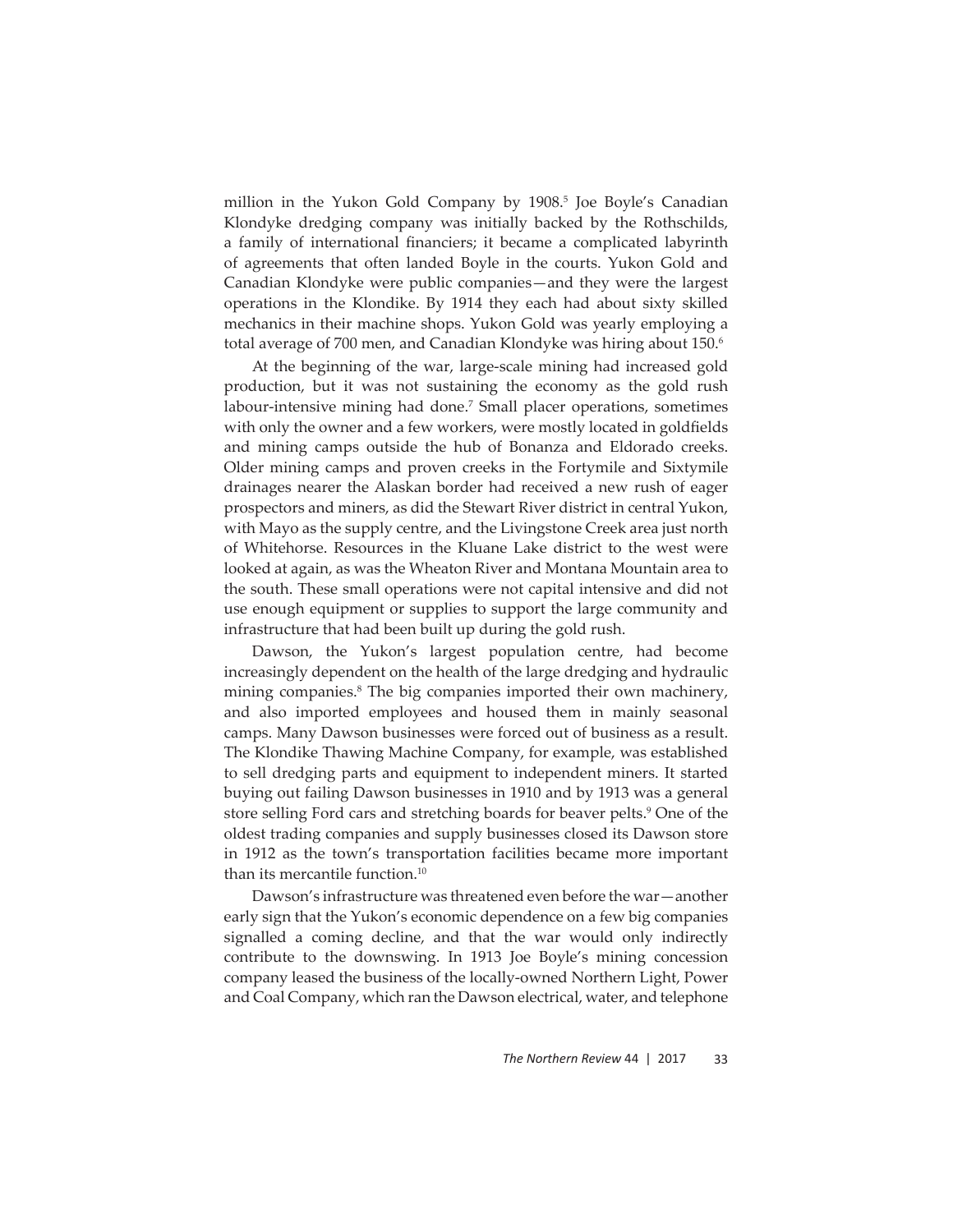systems.<sup>11</sup> This happened in February, one of the darkest, coldest months of the year in the Subarctic, and one of the months when the threat of fire from faulty heating systems is highest. Fire is the biggest enemy of a northern town composed of wooden buildings. In 1913 the Yukon's Royal Northwest Mounted Police commander reported that most of the police buildings were fire traps—frame buildings with interior walls lined with cotton that was papered over. Dawson had suffered from several devastating fires over the years, and the Dawson detachment burned in 1912 destroying all records in the building. The police responded to the lack of a good hydrant system by tearing down all abandoned or derelict buildings in the police compound.<sup>12</sup>

Concerned residents organized, worried about continued pressure in the Dawson fire hydrants, high rates, and poor service. They petitioned the Yukon Territorial Council to support the city in purchasing the utility company and then learned that Dawson was not a legal entity that could borrow money.13 Dawson had lost its status as a city in 1902 and never bothered reorganizing, instead depending on the Yukon Council to manage the community. As great as was the need, no one wanted to create another level of bureaucracy and suffer the taxes that would follow.

Newly appointed Commissioner George Black came up with a solution to the problem, which did not involve an increase in taxes. A bill, passed at the end of March 1914, created a system of municipal government in which the city was reincorporated, but the commissioner became the chief executive officer in a city council of himself and four Yukon councillors who represented two Dawson constituencies. This city council would have all the powers of the original council, plus the authority to raise or borrow money to buy and operate the water, light, and power plants.

The biggest news of 1913 happened when the White Pass & Yukon Route company purchased the entire Yukon River fleet of their main competition. The miners were worried about the inevitable rise in freight costs after the rate war that drove the competition out of business. This was not the only change in transportation infrastructure. The Klondike Mines Railway closed down in July 1914. Even before 1910, the railway's expenditures were almost double revenues, and the company was requesting grants and financial aid from the Yukon council. The dredging companies used the railway to freight camp supplies, parts, and equipment. There was a low volume of passenger traffic, and by 1913 the only section of line in use was the twelve miles (19 km) between Dawson and the small Bonanza valley community of Grand Forks.14 Roads in the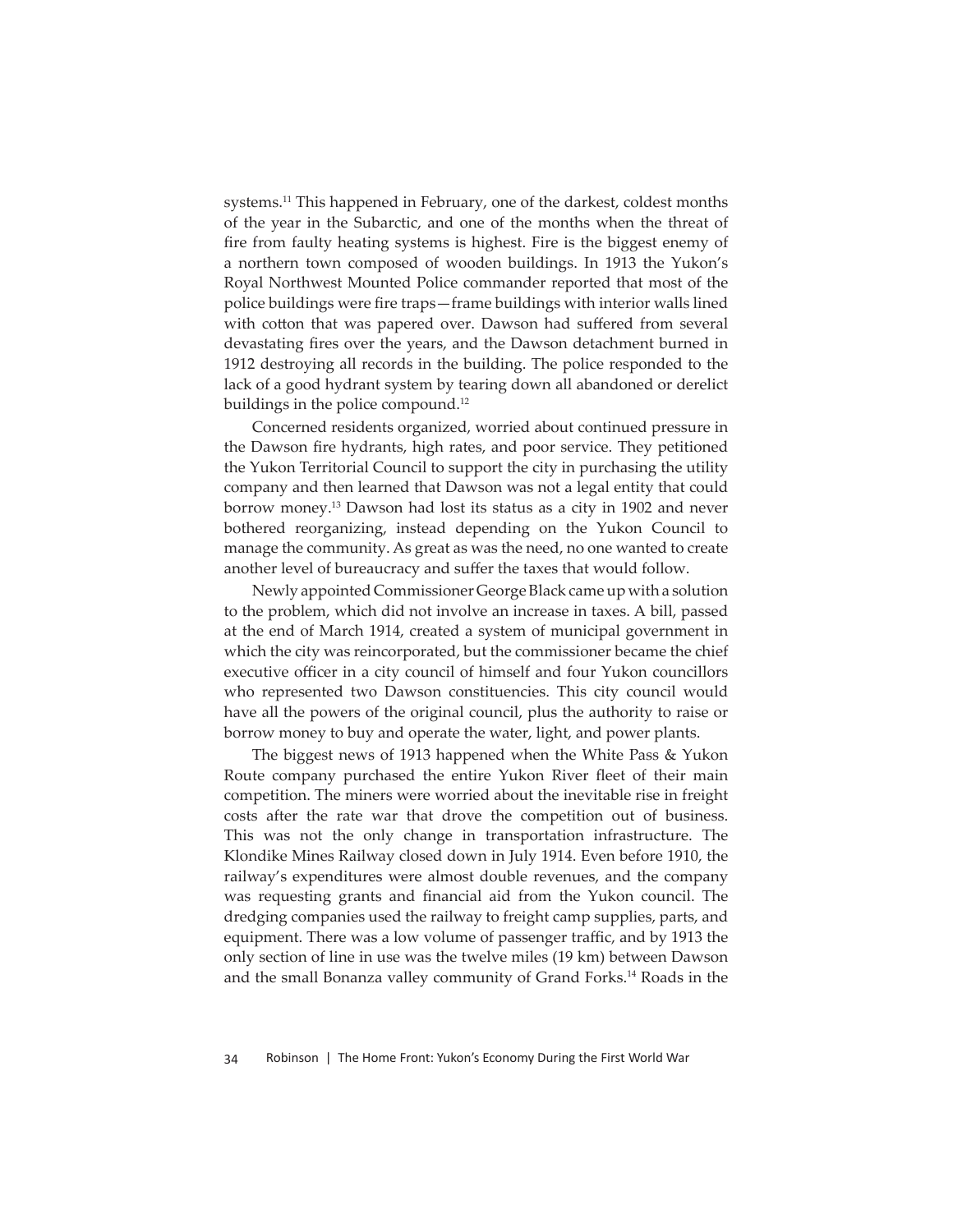creeks were improving; the companies that could afford it were buying their own freight vehicles.

An increased use of motorized vehicles played a role in closing down the Klondike Mines Railway, but this was not the whole story. By the fall of 1913, three dredges had moved out of reach of the rail line. By that time, the main occupation for the railway was hauling wood for the steamthawing operations ahead of the dredges. Income from passenger service was practically nil by 191415 as the big mining companies owned a lot of the claims along Bonanza Creek, the route of the rail line.<sup>16</sup> And this was not the only creek that was depopulated. The Gold Bottom social club, in the Hunker Creek drainage, closed for good in 1913.

Despite these and other troubling indicators, the Yukon economy was doing well in 1914. The dredging and hydraulic companies were working at full capacity. There was an abundance of water to help the large-scale mining companies and individual miners.<sup>17</sup> The year before had been a record for the length of the mining season, and 1914 was even longer as heavy rain continued to fall daily between June and the end of September.<sup>18</sup> Individual miners on the placer creeks were at least making good wages.19 Many Yukoners, especially the Indigenous peoples in the region (primarily Tr'ondek Hwech'in), were trapping instead of mining, and fur prices were high that year. Indigenous trappers were making good money although unemployed Yukoners saw the opportunity to start their own traplines. Fox farming was also doing well in 1914 and Indigenous trappers could make good money selling captured wild foxes and kits to the farms. One man sold his captured foxes for \$1,000 and bought a gasoline launch.20

The police blamed an increase of intoxication in the Indigenous community on the rise in their buying power. The government was worried about the depletion of game, and so a territorial ordinance was passed in 1914 prohibiting the exportation of any live fox not born in captivity, or which had not been in captivity for at least two years. It also prevented the hunting, killing, or taking of any fox under one year of age between 1 April and 1 June. The 1914 Mounted Police report commented that this would prevent the depletion of wild foxes. What was not said in the police report was that the ordinance would also take care of the perceived problem of excess cash in the Indigenous community.<sup>21</sup> Commissioner Black and two territorial councillors were among the directors of the Colwell Fur Farms. The new law did favour the Colwell Farms, which could easily keep wild foxes for two years before selling them.<sup>22</sup> Democracy in the Yukon in 1914 was freestyle.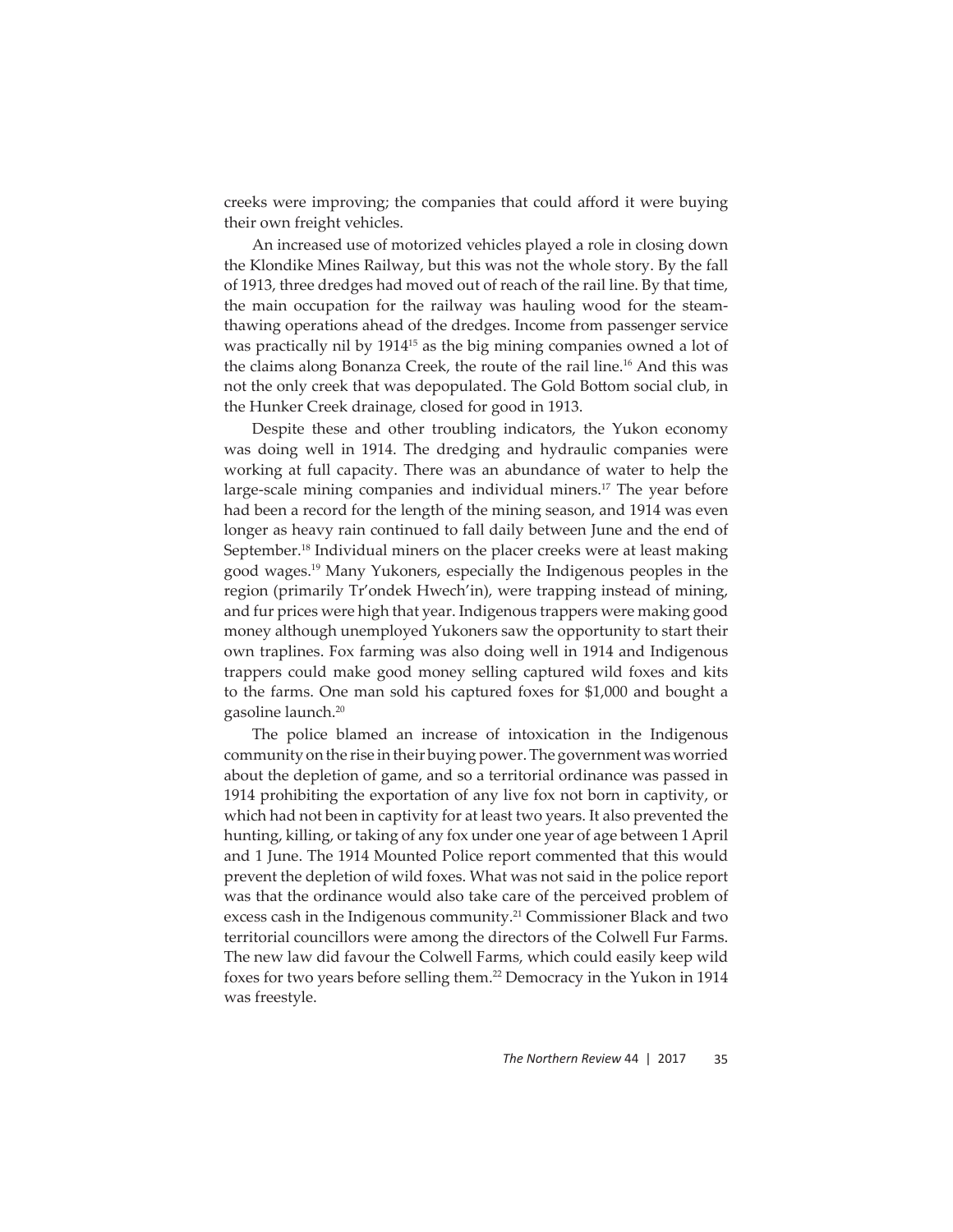The year 1914 was a good year but 1915 was tough, and the first year that the effects of the war became apparent. There was a drought at the beginning of the mining season. The big companies were only able to operate the hydraulic workings on a small scale, so there were unemployed men during the summer.<sup>23</sup> Rains late in the season and a warm fall meant the operations could continue later in the season, but it is doubtful that the best men were still available for hire. The population, heavily centralized in Dawson, had declined with the change from labour-intensive mining to capital-intensive mining starting around 1906. A redistribution of the Klondike area population started in 1909 with immigration to Dawson exceeding emigration and the rate of change remained relatively constant through 1910.<sup>24</sup> In 1911 the Yukon population had declined from a gold rush high of about 30,000 people to about 8,500. Many of these people were seasonal workers. Historian Hal Guest collected population data for Dawson that suggests a four-year turnover rate in excess of 50%. The numbers remained relatively consistent between 1911 and 1915 when the population started to decline.25 This was a combination of less available employment and fewer employable men who were spared by the war. By 1921 there were fewer than half the people recorded in 1911.<sup>26</sup>

The numbers of Mounted Police in the Yukon remained stable through the war, although the force was not without its problems. The Yukon was relatively important in the Canadian economic landscape, and the force increased from fifty in 1910 to fifty-three in 1914.<sup>27</sup> The commander wanted at least fifty men in case something happened in the dredging and hydraulic camps, but also to man the Yukon River community at Selkirk, the trading post and Southern Tutchone community at Champagne, the small mining camp at Livingstone, and a community of excited prospectors in the Sixtymile.<sup>28</sup>

On the outbreak of war with Germany and Austria, many individuals, especially reservists, enlisted right away. Men left to join up in their home country or Canadian city. Many in the Mounted Police immediately volunteered for service but were told that the force would not be going to the front as a regiment.<sup>29</sup> Many enlisted individually if they could, even though the police were asking recruits to join the local force for one year of service with good terms offered. The Yukon force was never under strength, but the good terms were not an enticement in the face of overwhelming patriotism. Joe Boyle, the general manager of the Canadian Klondyke Mining Company, offered a more exciting opportunity by equipping a battery of fifty men with uniforms and quick-firing guns for service at the front. Boyle's men took a sternwheeler out of Dawson just a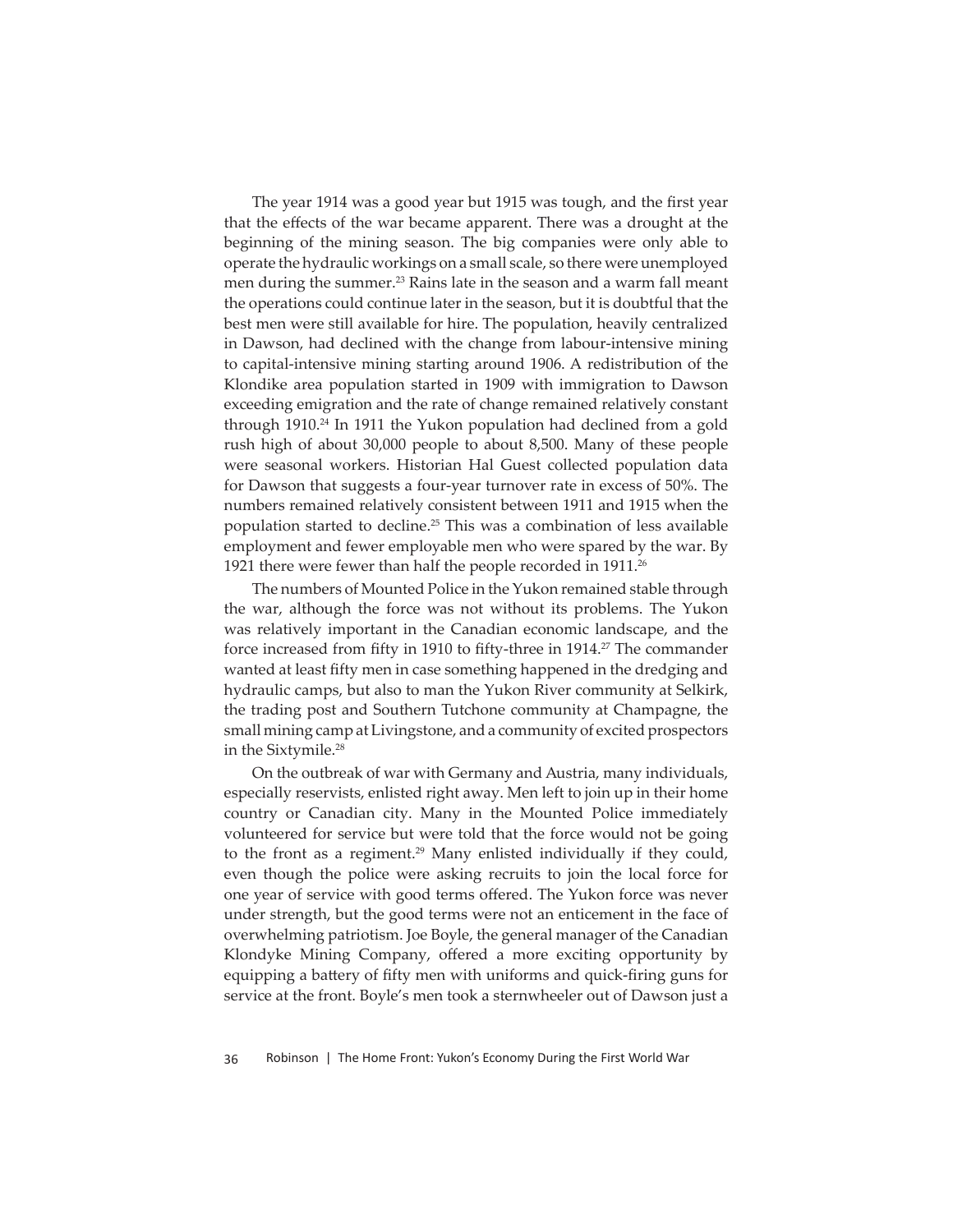few days before navigation closed for the winter in 1914.<sup>30</sup> Among them were twelve former Mounted Police.31

The year 1914 was a hard year for Joe Boyle. He had hoped to get to Dawson to inspect his recruits on the day they left Dawson, but one of his largest dredges sank that morning and he became otherwise occupied. His company, Canadian Klondyke, hired some men to right the capsized dredge and repair it so the dredge did some work in 1915, but the \$150,000 expense was a drain on the company's profit.<sup>32</sup> The company had received another economic blow in November 1914 when the judgment delivered in a long-standing law suit and counter claim went against them at a cost of \$11,700.33 Also, the changes that the Yukon was already experiencing were accelerated by the loss of skilled workers, a diversion of interest by the financial backers, and a rise in production costs, all of these directly or indirectly caused by the war.

The gold standard, a commitment by many countries to fix the price of their money to a specific amount of gold, was widely followed from the late 1800s to 1933. But it broke down during the First World War as governments resorted to inflationary measures to fund their war efforts. A version of the standard remained in place, which kept gold fixed at a price at US \$20.67 per troy ounce. This was a serious deterrent for gold miners, large and small, who had to deal with the war-related inflationary rise in production costs. Capital funding for gold mining was scarce when the war created an increased need and price for copper, lead, and antimony. Gold placer mining output was about \$400 million in 1916, down about \$300,000 from 1915, and comments about Dawson's future were not optimistic. The dredges working in the Bonanza Creek valley were gradually moving to poorer ground in outlying locations, and the last dredges working on Bonanza Creek expected to work through the valley by 1918.

The brightest spots in the Klondike mining scene were the hydraulic operations. This was a cheaper, less-labour intensive way to mine than even the dredges; and the infrastructure, although aging, was already in place. In 1916 numerous hydraulic plants in various creeks in the Klondike district, plus the hydraulic operations of the Yukon Gold Company, comprised one of the largest undertakings of this kind in the world. Over three million cubic yards were handled by Yukon Gold each season for five months.<sup>34</sup> Yukon Gold's placer hydraulic operations were still mining rich ground, but the forecast of reserves was several years, not several decades.35 Even the hydraulic mining was dependent on the health and interest of the owners and financial backers. Yukon Gold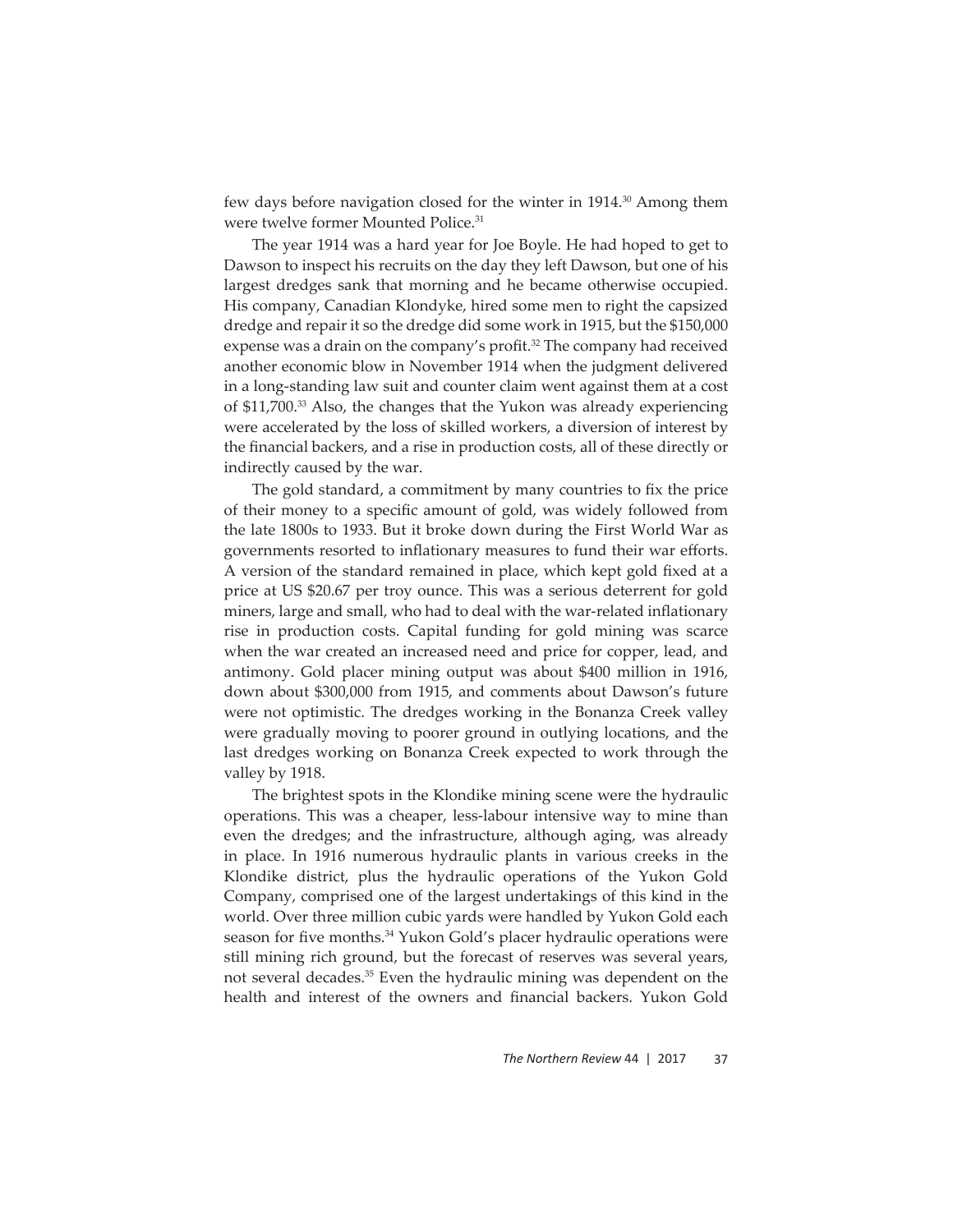was the Guggenheim's first public company and it never brought them the expected returns so they were turning to other mining enterprises, especially copper, in places outside the Yukon.

Joe Boyle left for the war in Europe in 1916 and this marked the start of the collapse of his corporate empire. His Canadian Klondyke companies were in default to Granville Mining in July 1916. Granville Mining went into receivership in April 1917 and Boyle's dredges operated under receivership until 1921.36

The big companies, even when they experienced decreased activity, still held the majority of the rich ground in the Klondike, so medium-sized mining operations looked to develop areas farther from Dawson. The rise in price for commodities other than gold also benefited regions outside of Dawson. The Silver King mine in the Mayo region continued to ship leadzinc-silver ore out of the territory until 1917 when the high-grade material was exhausted. The claims were sold for over a quarter of a million dollars in 1916, and the new American owners planned a large-scale mine. $37$ Mines take time to develop and nothing really happened until the 1920s. The Whitehorse area profited from the war as copper prices were rising and the locally-owned mines did very well.<sup>38</sup> Pueblo Mine was the largest, shipping out an average of \$80,000 worth of ore a month in 1916.<sup>39</sup> The smaller Grafter mine shipped out about \$230,000 worth of copper ore between 1915 and 1917.<sup>40</sup> Capitalists outside the Yukon expressed interest in several mines south of Whitehorse when the mines' antimony was assayed within 2% of the value required by the war office.<sup>41</sup>

But gold was still the Yukon's economic driver, and after the richest placer areas were depleted there was nothing to replace its role. Yukon's gold production in 1918 was 80% of that in 1912.<sup>42</sup> The Yukon Council had limited ability to affect the economy, other than hiring for projects like road development and office jobs, and with the decline in population and the changes in the mining industry there was less need.

Yukon merchants claimed that 1915 was the worst economic year on record and this was despite the fact that 700 more tons of merchandise were brought to Dawson than in 1914, and amounts shipped out exceeded the previous year's by 300 tons. The big companies were buying their own supplies directly and bypassing the local merchants.<sup>43</sup> The cost of drugs and patent medicines rose in 1915, and 1916 saw some articles double or triple in price, while others became unobtainable.<sup>44</sup> The domestic market was not large enough to support the local businesses as the population was much reduced due to the war enlistment and a lack of employment opportunities in the early 1915 season. The police superintendent also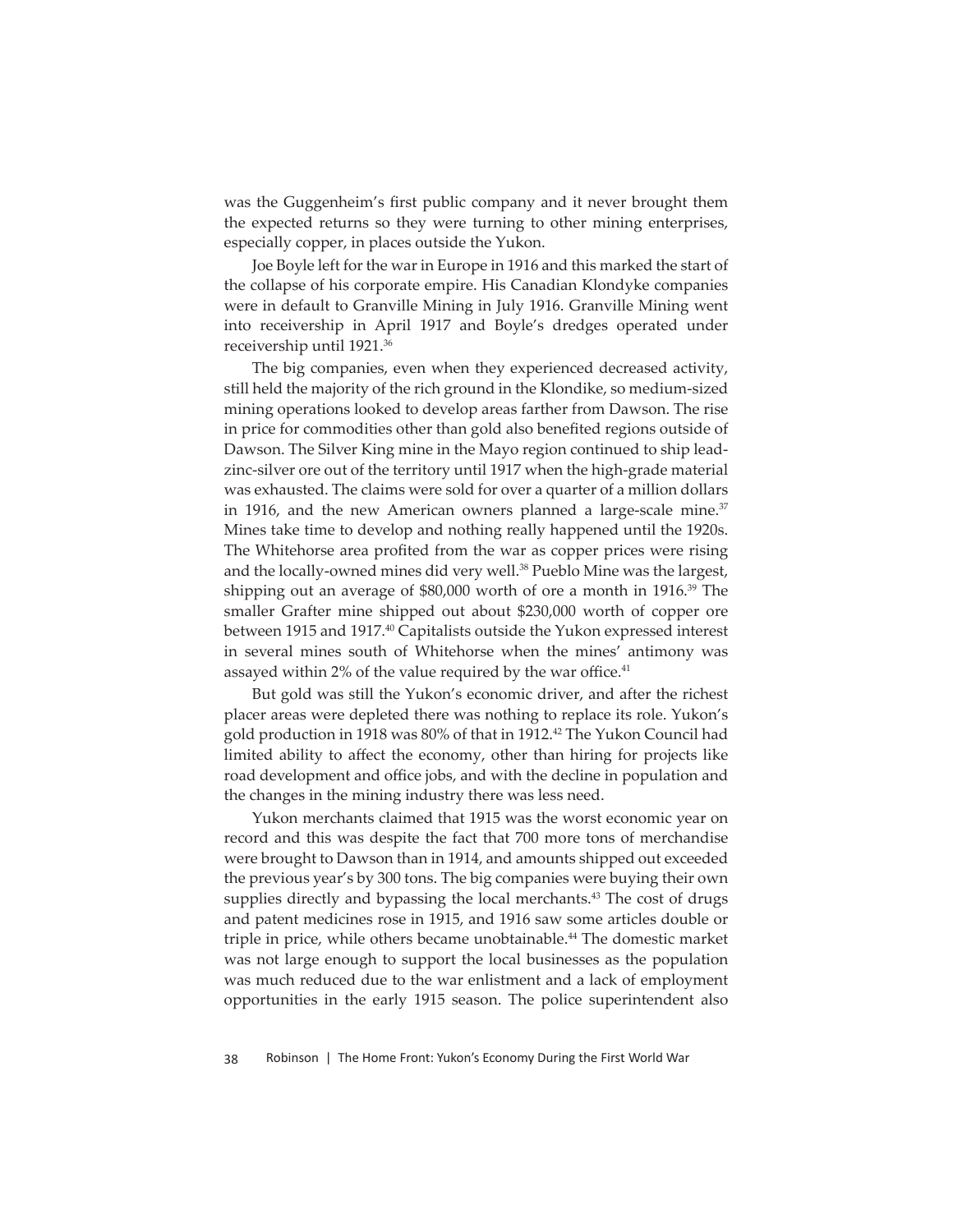surmised that residents had been practising frugality in the twelve months since war was declared.45 The shipping rates charged by the White Pass & Yukon Route rose in 1916, and the Yukon was importing fewer vegetables.46

This was not a big problem in itself as Dawson agriculture was far past the experimental stage; northern celery and cabbage were larger and had more flavour than southern ones, and all native-grown vegetables were available all year round.<sup>47</sup> There was an almost steady increase in the land under cultivation between 1900 and 1915, most of it within a hundred miles of Dawson.<sup>48</sup> But then H.B. Welsh left the country in 1916 saying that the war had stagnated everything and there was no future for his farm.49 Farm workers were not doing well either. One large truck farm was paying their hands \$2.75 a day in 1916 when wages in Dawson were as high as \$5 to \$7.50 Non-commercial vegetable gardens were common and helped to cut down on household expenses.<sup>51</sup> Yukoners also had the option to hunt for food to supplement their purchases from the merchants. The 1916 migration of barren-ground caribou passed within a few miles of Dawson, and it seemed everyone in town took advantage of this to get fresh meat for the winter.<sup>52</sup>

Dr. Roche, the Canadian minister of the interior, visited the Yukon in June 1916 and reported to the newspapers that he was now better able to understand Yukon's financial and other matters.<sup>53</sup> This was not the good news it initially appeared to be. Federal support for economic growth was already lacking for the territory, and a drastic cut in funding was to come in 1918.54

Meanwhile, George Black had received a commission as captain in the Yukon Expeditionary Force and in 1916 he recruited a company of 275 men. The loss of the 1916 enlistees had a noticeable effect as the role of enlisted read like a Yukon who's who. Black was the Yukon Commissioner and two of the Yukon council members also enlisted. Black's mansion-like residence and also his office were left vacant. The first of Black's recruits were under the leadership of Lieutenant Gordon Hulme who had been an accountant with the light and power company and, later, the Dawson City Water and Power Company.<sup>55</sup> Lieutenant John McLennan was a long-time Yukoner, a former Mounted Police officer and a community leader.<sup>56</sup>

Yukon's permanent residents were leaving and the numbers coming in were declining as well. Between 700 and 1,000 Yukoners enlisted in the war. This is a hard number to pin down because of the fluid nature of the Yukon population. Newspaper articles and reports included men from nearby British Columbia, recent seasonal workers, and long-time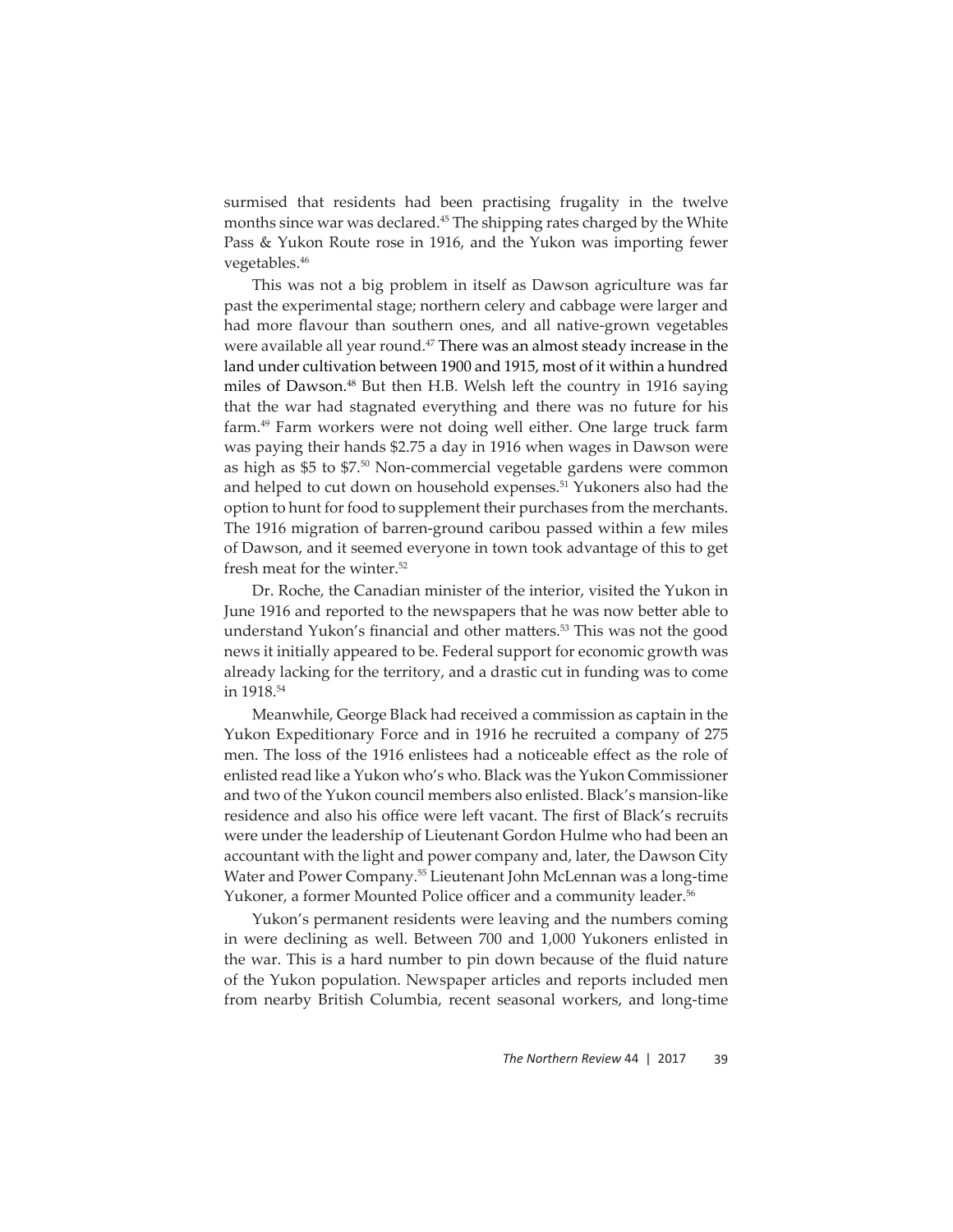Yukoners who had settled outside the territory either working or going to school.<sup>57</sup> Many self-identified Yukoners recorded in the government enlistment records had no next of kin in the Yukon and were born in countries outside of Canada. Some of the lowest-paid men could not afford to leave. About fifty Montenegrins contacted their country's recruiting office in New York, offering to enlist if their passage out could be paid. They were still in the Yukon in 1915, mining and prospecting.<sup>58</sup>

The Klondike Gold Rush had attracted thousands of people from outside Canada, and the Yukon continued to have a transient population of many nationalities. In 1916 there were again fewer than the usual numbers of men coming in for work in the spring and fall.<sup>59</sup> The vast majority of them were American, with small numbers from Ireland, Norway, Sweden, and elsewhere in Canada.<sup>60</sup> Another clue to the mix of nationalities in the Yukon was the list of seventy-one prisoners noted by the police in 1916. They included Canadians, Americans, English, Finlanders, Swedes, Germans, Irish, Scots, French, a lone Norwegian, and one Peruvian. A German naval reservist was sentenced to four months of hard labour for being drunk and uttering seditious language. He was interned at the end of his sentence.<sup>61</sup> Citizens of enemy countries were not allowed to acquire mining claims during the war. This restriction was not removed until 1920.<sup>62</sup>

Some with German ancestry had a hard time in Dawson during the war, and not only those uttering seditious statements. In the winter of 1915-16, the British Empire Club was formed in Dawson to uphold the cause of Great Britain by exposing German sentiments in the home population and discouraging anything that might assist the enemy. Club members persuaded most of the big companies to employ only those in sympathy with the Allied cause. The Yukon's police superintendent thought the club had done a certain amount of good.<sup>63</sup> But he might have reconsidered after the club refused a membership application from Harold Blankman, the Yukon court stenographer. Blankman was a naturalized British subject born in California, and after he accused his accusers of slander, the police had to investigate the club members.<sup>64</sup> Usually the police were prosecuting suspected aliens, not overly-loyal Brits. Silesian-born Paul Guder was detained during the First World War and his guns taken away. After his release he moved to the Pelly River region where his nationality was of little consequence.<sup>65</sup> Ernie Schink emigrated from Germany and came to the Yukon in 1898. He and Andrew Rystogi, a Polish emigrant and also a Klondike stampeder, owned the Occidental Hotel, which became a watering hole for Dawson's Slavic population; Schink later bought a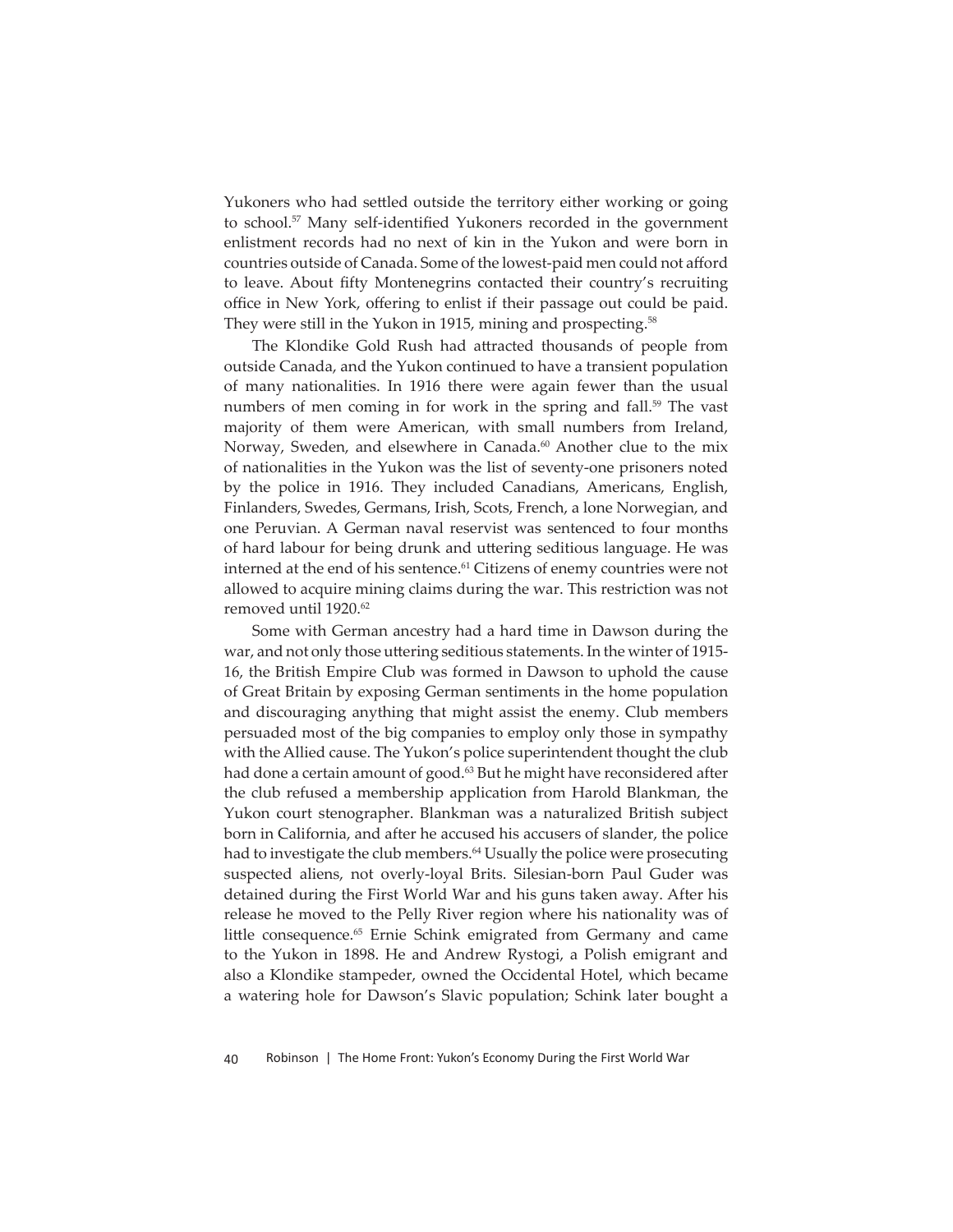grocery store. He was an upstanding Dawson businessman. During the war, neighbours of Slavik or German descent were viewed with suspicion and their businesses boycotted. Ernie's daughter and a friend were told they were not welcome at Sunday school. Schink was not able to make a living and so he and a partner bought a coal mine near Carmacks. For several years he delivered coal to Dawson, primarily to the government buildings and the hospital.<sup>66</sup>

By 1917, Dawson's decline in population and status was evident. Polk's 1917 Alaska-Yukon Gazetteer puts Dawson's population at only 2,500 people. One resident said that morale was bad and that depreciation had occurred in the twelve months before the spring of 1917. He blamed the war.67 But the decline in Yukon's fortunes started well before the war began.

The list of failed businesses after 1916 is long. Some of the smaller large-scale dredging companies went into receivership in early 1917 followed by Boyle's Canadian Klondyke Mining Company in January 1918.68 The failures resulted from a war-related shortage of machinery, restrictions on capital investment, and a declining market for gold.<sup>69</sup> Nor could Yukoners depend on traditional occupations. Fur prices declined after war was declared, and were at their lowest in the spring of 1916. Only a few of those who had lost money in fox farming recovered. Indigenous trappers faced competition from White trappers who, the police reported, treated trapping as a business and put in longer trap lines. In 1917 the police reported that they were increasing relief to Indigenous people every year.<sup>70</sup>

The Yukon was definitely not the happy place it had arguably been in 1914. In November 1916, the Mounted Police were relieved of police duties in Alberta, Saskatchewan, and Manitoba and they reorganized in 1917 to focus on patrolling the international border and supervising enemy nationals.<sup>71</sup> The force remained the only police in the Yukon and their work in Dawson included preventing the exit of men drafted under the federal *Military Service Act*, and registering aliens and monitoring their movements.72 The third wave of Yukoners that went to war in 1918 numbered about eighty draftees including miners, steam engineers, dredge workers, and at least four Japanese cooks.

In the fall of 1918, the federal operating grant to the territory was reduced by about 58%, and the Yukon Territorial Council was amended to include just the Gold Commissioner and three councillors, only one of whom represented Dawson. The city council ceased to exist and Dawson once again fell under the jurisdiction of the Yukon Council with no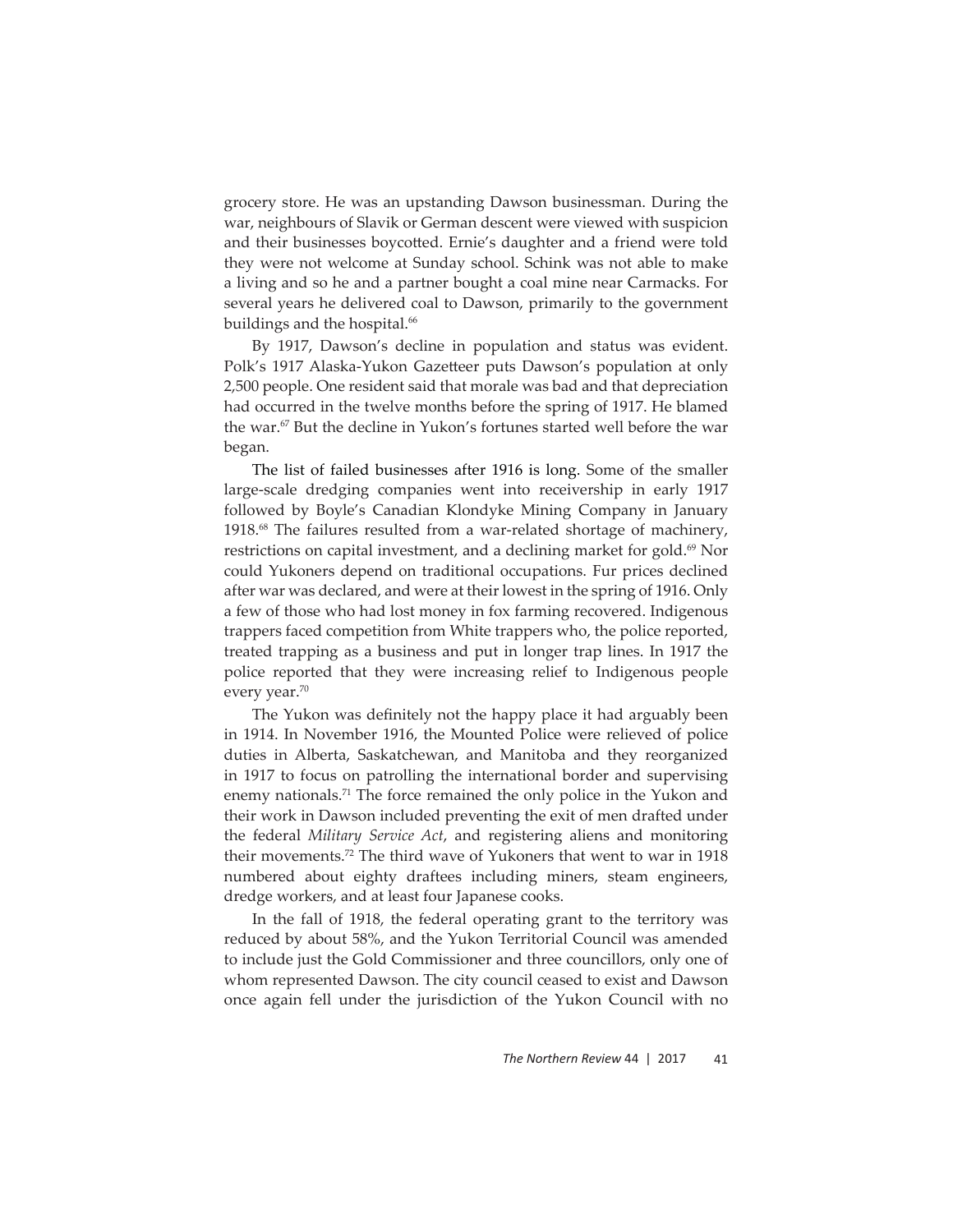ability to control its utilities. The police took over grading the streets and collecting the garbage. $73$  The number of territorial employees was reduced, the territorial treasurer and secretary became one position, and the position of legal advisor was abolished. The territorial survey branch was hardest hit by the reductions in staff, and the branch that planned Yukon roads no longer existed by 1919.74 Dawson's loss of status also reduced large company taxes. Their proportion of the city's tax base rose with a decrease in population and they increased their relative power and influence with the government.<sup>75</sup> Dawson needed saloons to operate as they were a large part of the tax base, and this is the main reason that Dawson remained wet when the rest of the country was voting for prohibition.

The 1918 sinking of the SS *Sophia*, with 125 Dawson residents, is often pinpointed as the critical blow to Dawson's and Yukon's fortunes, and it certainly played a role. But at least two long-time-Yukoner business owners who drowned on the ship had already sold their businesses, in light of the economic downturn, and were leaving the Yukon for good.<sup>76</sup>

Whole creeks were abandoned throughout the Yukon when independent miners left for the war.<sup>77</sup> The war ended on 11 November 1918, but not all Yukoners were immediately free to return home. Miners with few industrial skills were released first, as were those who volunteered early in the war. Most of the men were back by the end of 1919.78 A March 1918 meeting to organize a welcome for returned soldiers also had a more serious topic. It was thought that the returned soldiers should be informed of the Yukon work situation and advised of the existing conditions.79 In fact, conditions in the Yukon were likely well known by then. Only about 200 of the Yukon soldiers returned to the Yukon.<sup>80</sup>

Many of those returned soldiers did not return to mining, although their rights had been protected. Up until the war, the small-scale miners spent a lot of their free time accusing the government of a lack of support, and Ottawa was certainly biased toward the large-scale miners, especially in deciding what comprised abandonment. Claims that were abandoned could be picked up by the industrial miners who needed large tracks of land for their hydraulic and dredging equipment, but that changed during the war. An Order in Council dated 28 October 1914 granted concessions to any person with Yukon mining property who had been accepted for and continued in service with the British or Allied forces. Claim holders were permitted to hold their claims free from the risk of cancellation, owing to failure to comply with any of the requirements or regulations, until six months after the final termination of war and the final declaration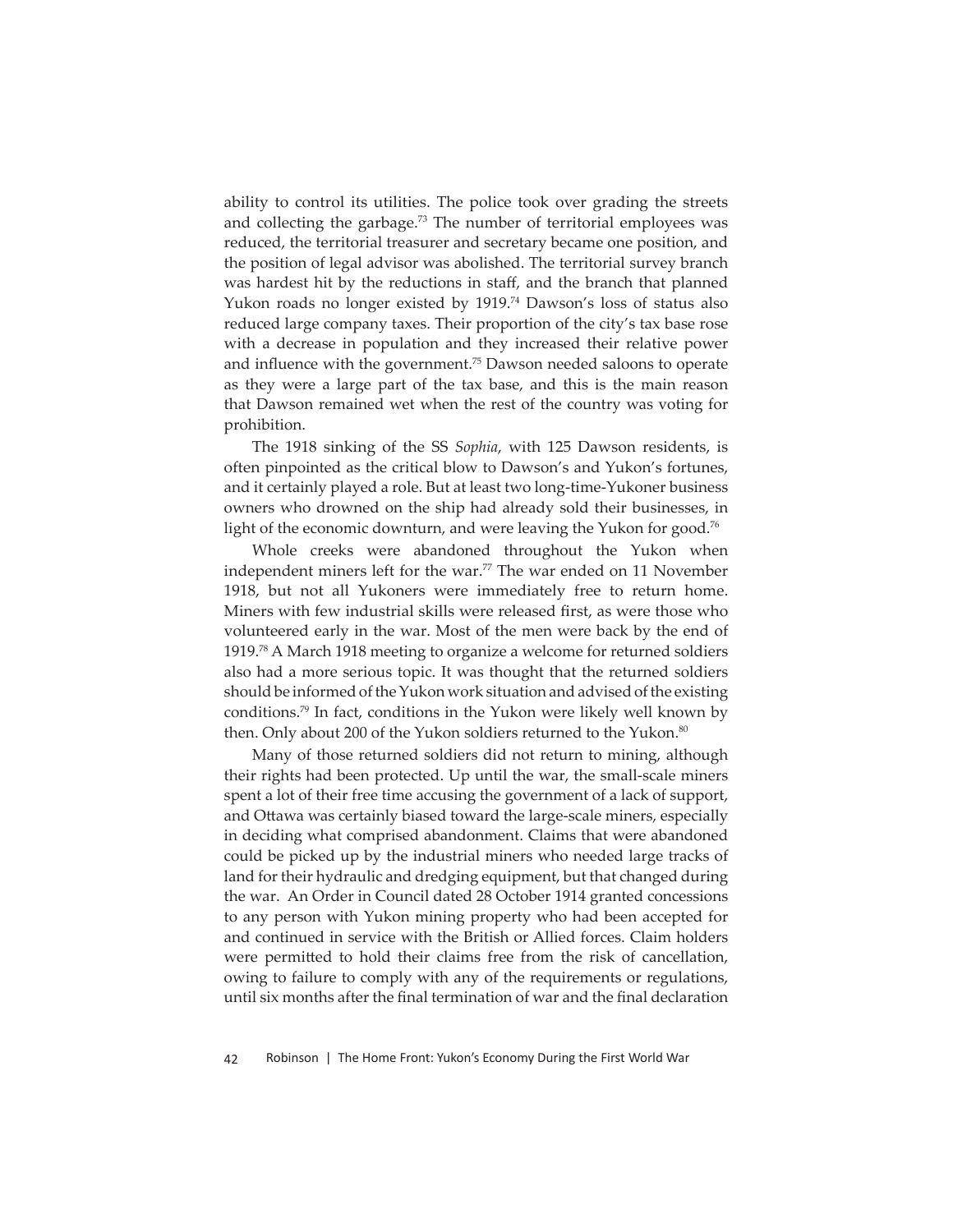of peace by Britain.<sup>81</sup> An official amendment to the *Yukon Placer Mining Act* was passed on 15 April 1915.<sup>82</sup>

The date of the final declaration of peace was set at 10 January 1920 and the Gold Commissioner was informed that the protection offered to veterans would terminate on 10 July 1920.<sup>83</sup> After this date, the returned soldiers with mining rights would need to do their assessment work as required by the *Yukon Mining Act*. 84 The Gold Commissioner chose to understand that this meant the veterans had a year after July 10 to do the work necessary to keep their claims active, and that all of this work would fall due on the same day. $85$  This was more protection than the department of the interior had intended. The minister had actually ruled that the claims were in good standing to the anniversary date of the original grant. The commissioner was called to account for his ruling and he replied that, although he had been mistaken, to rectify his ruling would "result in a hopeless muddle."86 His ruling was allowed to stand. In this case, the Yukon was able to benefit from being so far from Ottawa.

In fact, the situation was still chaotic. Some recorded owners of claims enlisted without advising the mining recorder of their actions, and the claims were recorded as having lapsed. In some cases, these claims had been granted to other miners who had developed what they thought were their claims during the war. The department of justice ruled that the returned soldiers would be allowed to work their claims as if no relocation had been given and the rights of the relocator would be subordinate to those of the original grantees.<sup>87</sup> No one was happy as the affected veterans lost the gold that had been mined, although they gained from the development work done on their claims by someone else.

In any case, gold mining was not as appealing as it once had been. Costs remained high and the value of gold was low. Most of the returned men wanted employment. In 19 June 1918 Gustave Vaulaire wrote, with beautifully clear handwriting, to apply for a position with the government as a messenger, watchman, or janitor. He had arrived back in March, the second soldier to return, and feared that he would be the last one hired. He reported "my situation is most critical, and the winter is coming."<sup>88</sup> Returned soldiers were petitioning the government to hire them wherever possible. Government worker J.B. LeClaire was transferred to Ottawa by the department, and a letter asking that his position be given to a disabled soldier was met with the reply that LeClaire had been transferred because the position was no longer staffed.<sup>89</sup> Some went as far as suggesting that the government should fire single men who had not seen service in preference to hiring married returned soldiers. Returned soldiers McCarter, Frame,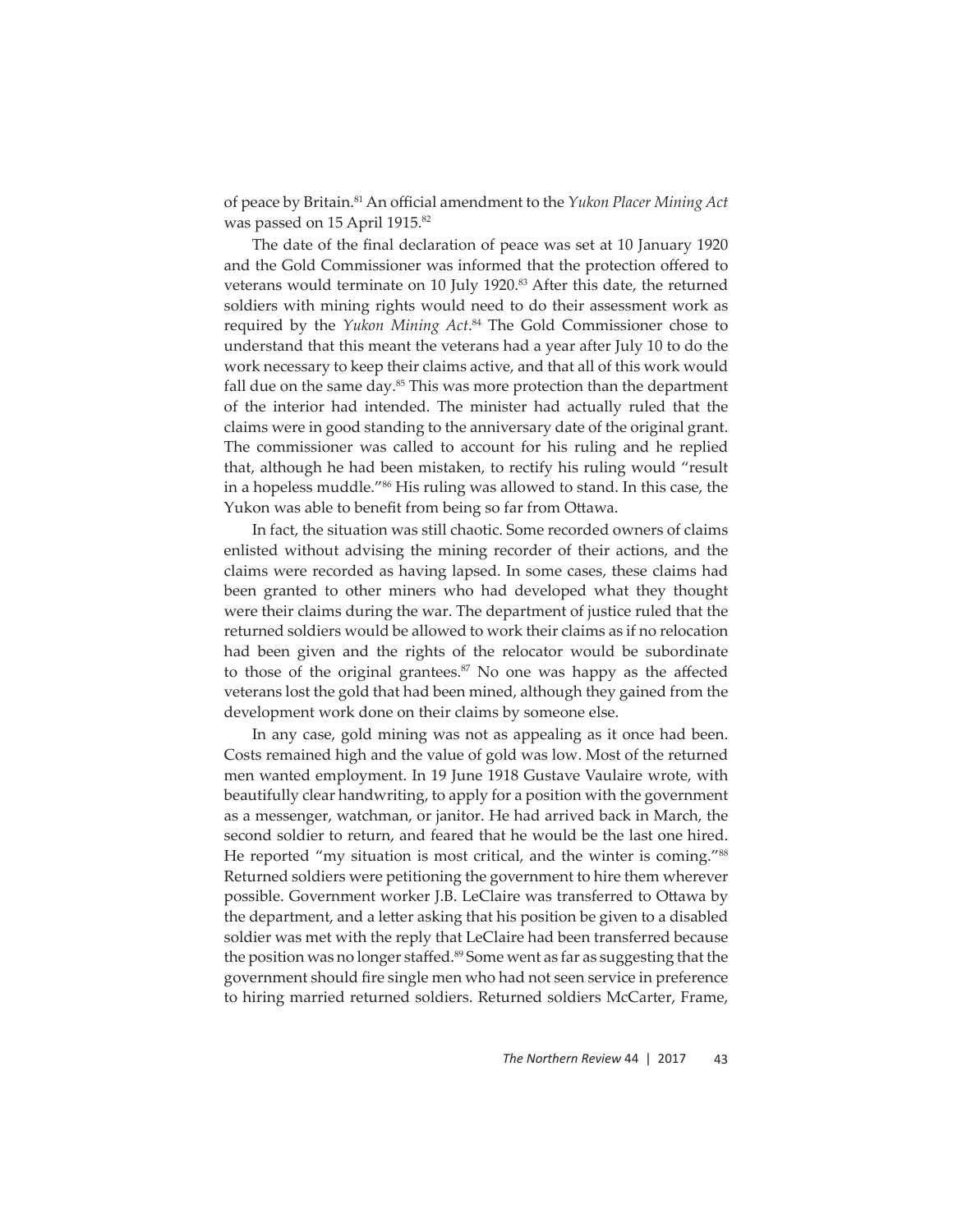and Johnston were on a committee to appeal to the government. They wrote to the gold commissioner to arrange a meeting with government employees to discuss the problem.<sup>90</sup>

There is no indication that the situation changed. There were fewer jobs than had been available before the war.<sup>91</sup> The policies of the Yukon government were set in faraway Ottawa, but the Yukon government was called to account. A resolution was created and sent to the gold commissioner from the Dawson branch of the Great War Veterans Association in July 1919 after several returned disabled or partially disabled soldiers were discharged from local government employ for reasons unknown.<sup>92</sup> The Department of Soldier's Civil Re-establishment responded that returned men received a fair share of the local government road work, although that was much reduced. Many returned soldiers worked on the territorial roads during the summer of 1919. During the winter of 1919-1920, when work was scarce for all men in the territory, all of the road men were returned soldiers. All three deputy returning officers for the territorial election held on 25 February 1920 were returned soldiers. Practically all of the new appointments made by the City of Dawson, with the exception of a three-member tax appeal board, were returned soldiers.<sup>93</sup> Returned Yukoners were not the only ones asking for assistance. Pete Mournier was a returned soldier who requested assistance in December 1919. He had been discharged in Brockville in December 1918, having seen service in Canada. He arrived in Dawson on his way to Alaska and had no job, no friends, and was in need of food and clothing.<sup>94</sup> These requests were a further drain on the territorial coffers.

In other parts of Canada, returned soldiers were granted land, but all agricultural and mining lands in the Yukon were under the direct supervision and control of the federal government, and nothing could be done by the Yukon Territory to settle ex-service men on the land.<sup>95</sup> Every discharged soldier was entitled to a resettlement loan if he could prove ownership of his land, but this was difficult for some Yukoners who had remote farms and had not bothered with the difficulty and expense of getting them surveyed. Partially disabled veteran Fred Envolsen had been living on his land for twelve years prior to his enlistment and had a fox farm with some large buildings. He had to ask for a letter of support from the gold commissioner so he could apply for a loan of \$2,500 to purchase stock and make improvements.<sup>96</sup> A.A. Biggs had a different problem when he returned in the fall of 1919 to reopen his blacksmith shop. Biggs had enlisted in 1916, saw service in Canada, England, and France, and returned after three years absence to find there was little call for his outdated skills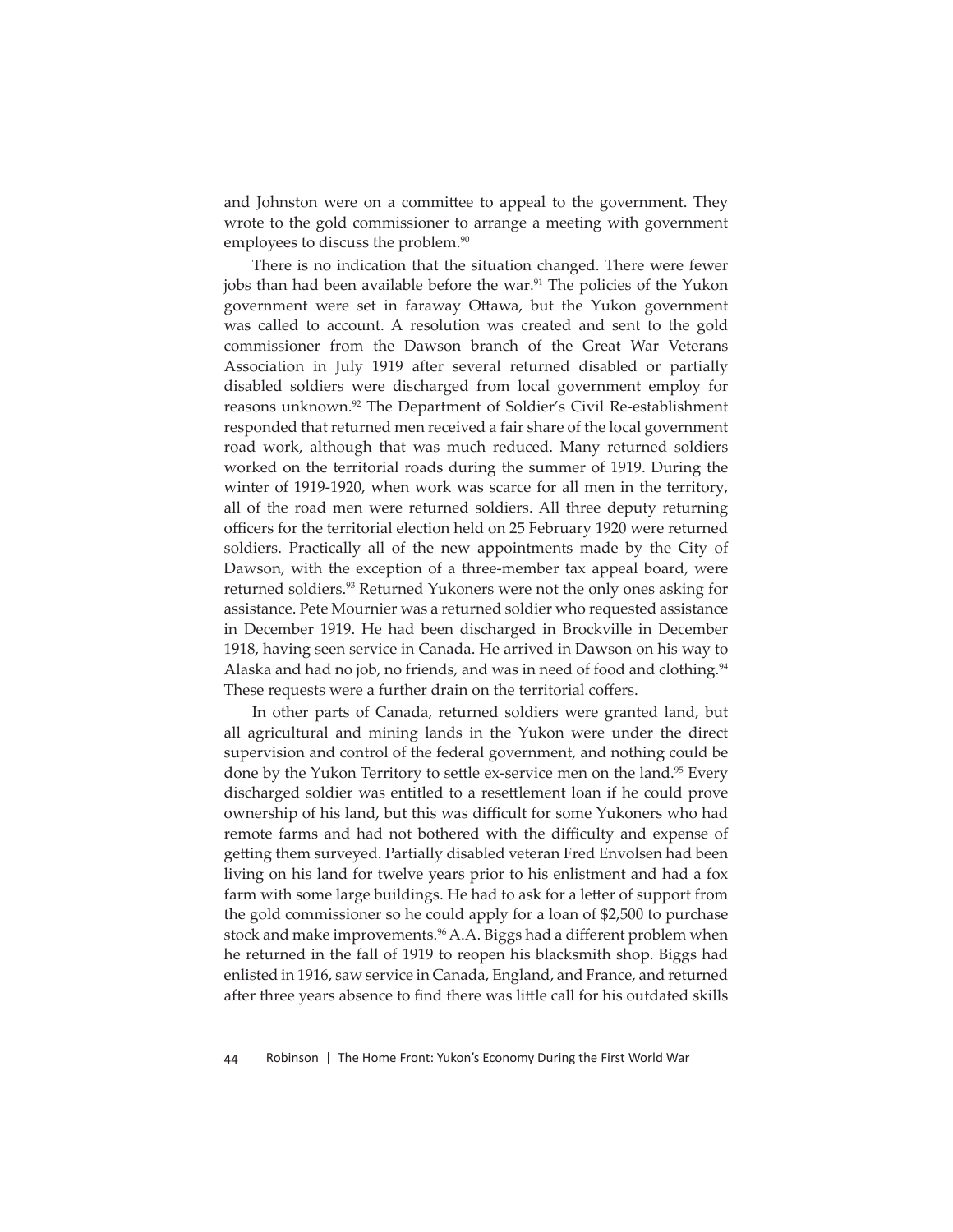and that his shop was not outfitted for the type of work needed by modern miners. In this case, Yukoners did support one another and a solution was found when one of the better equipped shops in town arranged for Biggs to get work he could complete.<sup>97</sup>

Soldiers returned to find a very different Yukon from the one they had left. Work was scarce or non-existent, services in Dawson were inefficient and expensive, and the police had taken over from city and territorial crews to perform much of the maintenance. Money needed to support the large-scale mining had been diverted to other parts of the world, leaving many large concessions of mining claims tied up and dormant. Gold remained at a low fixed price and expenses were high. No one was optimistic about a bright future for the Yukon.

Was the war responsible? Not if you blame the decline in the labour force for Yukon's troubles. The large-scale mining companies had worked hard to use machines to replace men even before the war, and the processes just became more efficient when men were unavailable for work. The war certainly affected the price of commodities, but the richest ground ran out during the war years, and miners and financial backers moved away from placer gold as that price remained fixed. The development of hard rock mines took time and it was into the 1920s before the silver mines around Mayo were able to rejuvenate the Yukon economy. The Canadian government incurred debt during the war and saw no reason to support the gold rush infrastructure in the Yukon, especially with the loss in gold production. So yes, to some extent, and indirectly, the war was responsible for the Yukon's decline. The Klondike had to wait until the 1930s and a rise in the price of gold before the goldfields regained their energy.

## **Author**

**Sally Robinson** is a public historian who has been working in the Yukon for almost forty years.

## **Notes**

- 1. David R. Morrison, *The Politics of the Yukon Territory 1898–1909* (Toronto: University of Toronto Press, 1968), 43; and Morris Zaslow, *The Opening of the Canadian North, 1870–1914* (Toronto: McClelland and Stewart, 1971), 114–115.
- 2. *Report of the Royal Northwest Mounted Police 1913 (Ottawa: Sessional Paper* No. 28, 1914), 280.
- 3. Morrison, *The Politics of the Yukon Territory,* 87.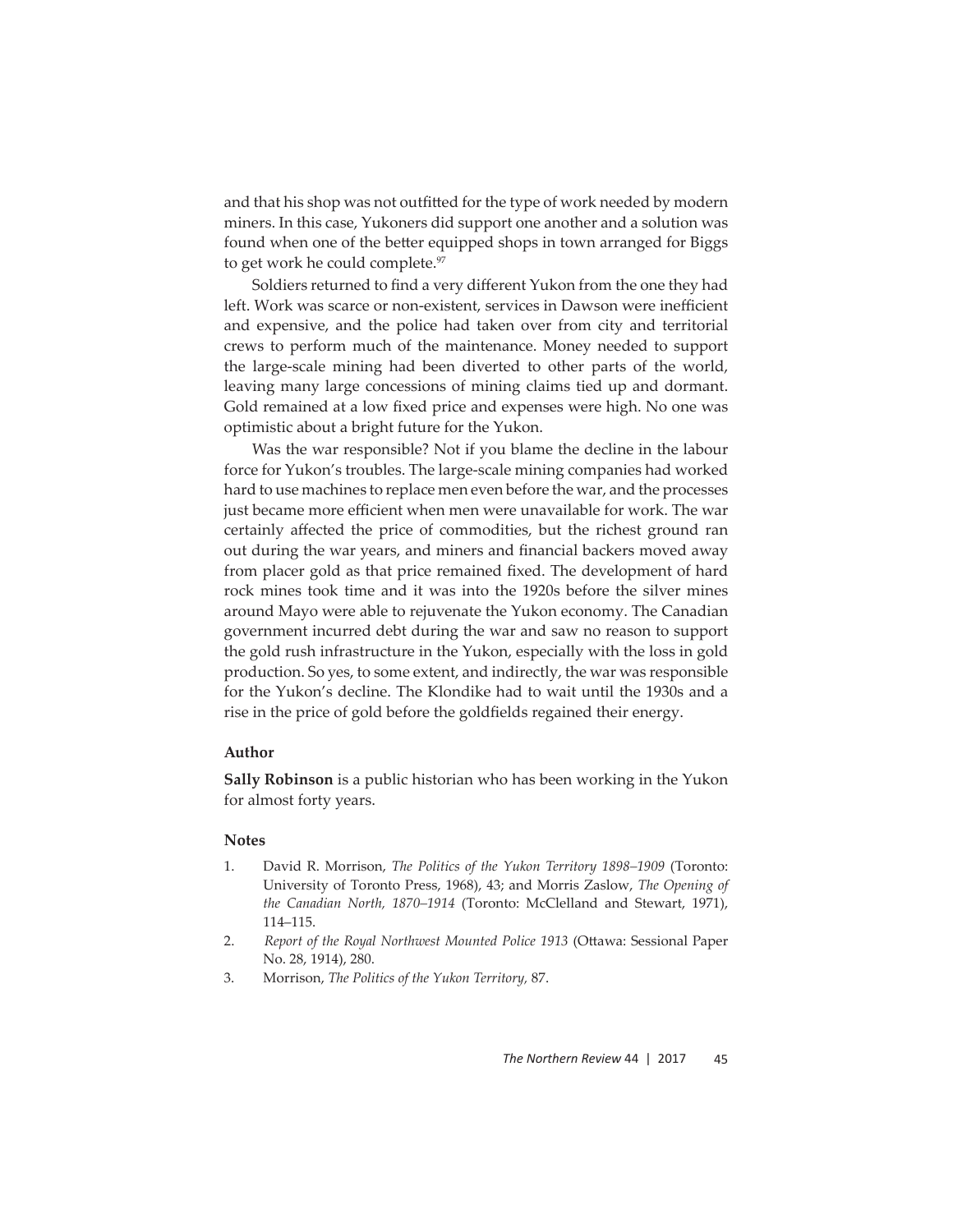- 4. David Neufeld and Patrick Habiluk, *Make it Pay! Gold Dredge #4: Klondike, Yukon, Canada* (Missoula, Montana: Pictorial Histories Publishing, 1994), 18.
- 5. "Fair Financial, Yukon Gold," The Pittsburgh Gazette Times, Pittsburgh, 27 Mar 1908.
- 6. Report of the Royal Northwest Mounted Police 1913 (Ottawa: Sessional Paper No. 28, 1914), 280.
- 7. Morrison, *The Politics of the Yukon Territory,* 87.
- 8. Hal J. Guest, "A History of the City of Dawson, Yukon Territory 1896–1920" (Parks Canada Microfiche Report Series No 7, 1984), 281.
- 9. Richard G. Stuart, "Dawson City: Three Structural Histories" (Parks Canada Manuscript Report #383, 1980), 96–97.
- 10. Hal J. Guest, "A History of the City of Dawson," 281.
- 11. Ibid., 186.
- 12. Stuart, "Dawson City: Three Structural Histories," 74.
- 13. Guest, "A History of the City of Dawson," 190–191.
- 14. Ibid., 174.
- 15. Greg Skuce, "The Klondike Mines Railway" in *100 Year History of White Pass Lodge No. 1, Skagway, Alaska, Yukon Lodge No. 45 Dawson City, Yukon: 1901–2000* (Whitehorse: Willow Printers, circa 2002), 174.
- 16. Guest, "A History of the City of Dawson," 278–79.
- 17. *Report of the Royal Northwest Mounted Police* (Ottawa: Occasional Paper No. 28, 1914), 226.
- 18. Ibid., 221.
- 19. Ibid., 226.
- 20. Ibid., 226.
- 21. Ibid., 226.
- 22. Robert McCandless, *Yukon Wildlife, A Social History* (Edmonton: University of Alberta Press, 1985), 113.
- 23. Ken S. Coates and William R. Morrison, *Land of the Midnight Sun: A History of the Yukon* (Edmonton: Hurtig, 1988), 159–160.
- 24. Guest, "A History of the City of Dawson," 279.
- 25. Ibid., 272.
- 26. Morrison, *The Politics of the Yukon Territory,* 92.
- 27. *Report of the Royal Northwest Mounted Police,* 1914, 7.
- 28. *Report of the Royal Northwest Mounted Police*, 1913, 279, 281.
- 29. *Report of the Royal Northwest Mounted Police*, 1914, 229.
- 30. Ibid., 229.
- 31. "Tells of the Yukon Boys in Victoria," *Dawson Daily News*, 20 Nov 1914.
- 32. *The Yukon Territory, 1926* (Department of the Interior, Northwest Territories and Yukon Branch, 1926), 115
- 33. "Decision is Rendered on Big Law Suit," *Dawson Daily News*, 23 Nov 1914.
- 34. *The Yukon Territory, 1926* (Department of the Interior, Northwest Territories and Yukon Branch, 1926), 115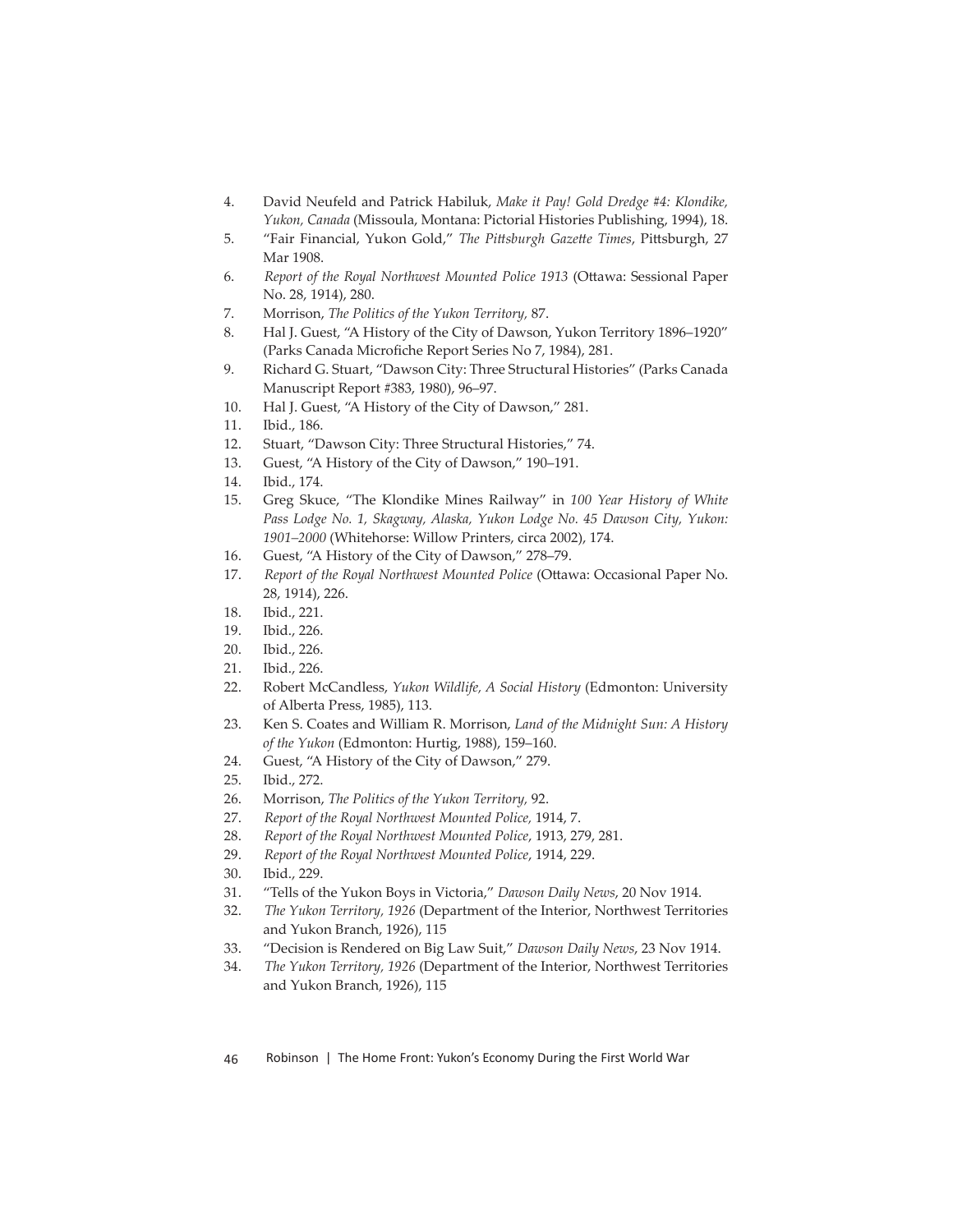- 35. Report of the Royal Northwest Mounted Police, 1916 (Ottawa: Sessional Paper No. 28. 1917), 308–309.
- 36. Lewis Green, *The Gold Hustlers* (Anchorage: Alaska Northwest Publishing, 1977), 299–305.
- 37. *Report of the Royal Northwest Mounted Police, 1916,* 308–309.
- 38. *Report of the Royal Northwest Mounted Police,* 1914, 221.
- 39. *Report of the Royal Northwest Mounted Police, 1916*, 308–309.
- 40. E.D. Kindle, "Copper and Iron Resources, Whitehorse Copper Belt, Yukon Territory" (Geological Survey of Canada Paper 63-41, 1964), 30.
- 41. Report of the Royal Northwest Mounted Police, 1915 (Ottawa: Sessional Paper No. 28, 1915), 249–250.
- 42. Edward F. Bush, *Banking in the Klondike 1898–1968* (Parks Canada Manuscript Report #118, 1973), 3, 116.
- 43. *Report of the Royal Northwest Mounted Police, 1915*, 233.
- 44. *Report of the Royal Northwest Mounted Police, 1916*, 301.
- 45. *Report of the Royal Northwest Mounted Police, 1915,* 233.
- 46. *Report of the Royal Northwest Mounted Police, 1916*, 301.
- 47. Ibid., 301.
- 48. Walter R. Hamilton, *The Yukon Story* (Vancouver: Mitchell Press, 1964), 142.
- 49. Welch farmed at Thom's location just downstream from Minto Landing between 1903 and 1916: Mike Rourke, *Yukon River: Marsh Lake to Dawson City* (Houston B.C.: Rivers North, 1997), 113.
- 50. Frank G. Carpenter, "Farming in the Yukon: The Story of Chicken Billy and his Ten-Thousand-Dollar Potato Patch." *The Toledo Weekly Blade*, Toledo, Ohio, 13 Jul 1916.
- 51. *Report of the Royal Northwest Mounted Police, 1916*, 301.
- 52. Ibid., 307.
- 53. Ibid., 309.
- 54. Margaret E. Archibald, "A Structural History of the Administration Building, Dawson, Yukon Territory" (Parks Canada Manuscript Report Number 217, 1977), 48.
- 55. Alaska Yukon Gazetteers 1901 to 1912 Index. Rasmussen Library.
- 56. John Gould, "A Short Bit of History: Dawson Legion No.1." Unpublished.
- 57. Yukon Archives, GOV 1654, f.29600-G.
- 58. "Yukoners at the Front in the Great War," *Dawson Daily News*, 17 Aug 1915.
- 59. *Report of the Royal Northwest Mounted Police, 1916*, 309.
- 60. Ibid., 309.
- 61. Ibid., 312.
- 62. Letter from Gold Commissioner to Glacier Creek Mining Recorder, 13 Sep 1920. Yukon Archives GOV 1654, f.29600-B 7(7).
- 63. *Report of the Royal Northwest Mounted Police, 1916*, 303, 310.
- 64. Ibid., 303.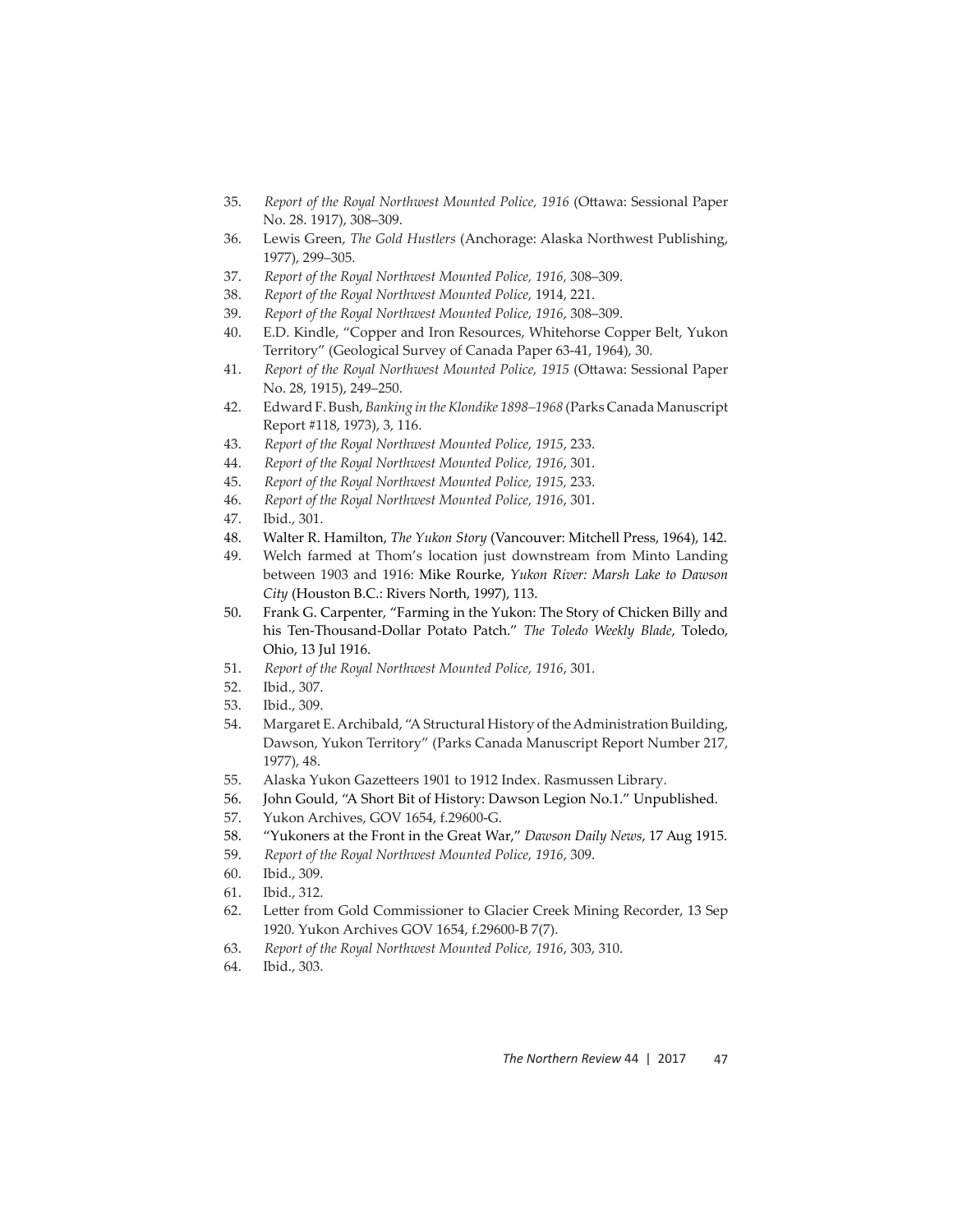- 65. Norman E. Kagan, "Pelly Pioneers at Ross River." *Alaska Geographic*, Vol. 25, No. 2, 1998: 92–94.
- 66. "A Yukon Pioneer," *The Klondike Sun*, Dawson City, 27 Mar 2001.
- 67. Letters from Garnett Watt to George M. Lindsay, 6 May 1918, and Garnett Watt to George Howes, 17 Sep 1918, Yukon Archives Watt family fonds 82/196 MSS 24 – MSS 25. Watt brother's papers, Box XVI.
- 68. Green, *The Gold Hustlers,* 299.
- 69. Hal J. Guest, "A Socioeconomic History of the Klondike Goldfields, 1896– 1966, Part B" (Parks Canada Manuscript #181), 276.
- 70. *Report of the Royal Northwest Mounted Police, 1916*, 301.
- 71. *Report of the Royal Northwest Mounted Police for the year ended September 30,*  1917 (Ottawa: Sessional Paper No. 28, 1918), 8–9.
- 72. Ibid., 8-9.
- 73. Guest, "A History of the City of Dawson," 100, 134.
- 74. Archibald, "A Structural History of the Administration Building, Dawson, Yukon Territory*,*" 52.
- 75. Guest, "A History of the City of Dawson," 93–94.
- 76. Murray Eads story in Betty O'Keefe and Ian MacDonald, *The Final Voyage of the Princess Sophia: Did They All Have to Die?* (Surrey BC: Heritage House, 1998), 56; Les McLauglin, "Was Dan McGrew an American?" *The Whitehorse*  Star, 15 Jun 2001; and "John Zaccarelli," Yukon Nuggets, 1918, http:// hougengroup.com/yukon-history/yukon-nuggets/year/1918
- 77. Most of the miners left the Wheaton River area near Carcross and the Post Office closed (McConnell Roadhouse, Yukon Historic Sites file). By the close of 1915, Duncan Creek had produced about \$75,000 but many of the miners left for the First World War: Elaine Ash, "In their Honour," *Shakat* (Whitehorse) Summer Journal, 1988, 47–48.
- 78. "Demobilisation and Discharge," The Long, Long Trail, http://www.1914-1918.net/demobilisation.htm
- 79. Yukon Archives, GOV 1654, 1(5).
- 80. Report from the Department of Soldiers' Civil Re-establishment dated 30 Jun 1920, Yukon Archives, GOV 1654, f.29600-G.
- 81. Letter from Controller H.H. Rowatt to Commissioner George Black, 21 Dec 1914, Yukon Archives GOV 1654,f.29600-B.
- 82. Yukon Archives GOV 1654,f.29600-B 2(7).
- 83. Letter from the Controller, Department of the Interior to the Yukon Gold Commissioner, 25 Mar 1920, Yukon Archives GOV 1654, f.29600-B 6(7).
- 84. Letter from the Department of the Interior, copy to the Gold Commissioner, Yukon Archives GOV 1654, f.29600-B 6(7).
- 85. Letter from the Controller, Department of the Interior, 7 Apr 1919, Yukon Archives GOV 1654, f.29600-B 6(7); and a letter from the Gold Commissioner, 6 Jul 1920, Yukon Archives GOV 1654, f.29600-B 6(7).